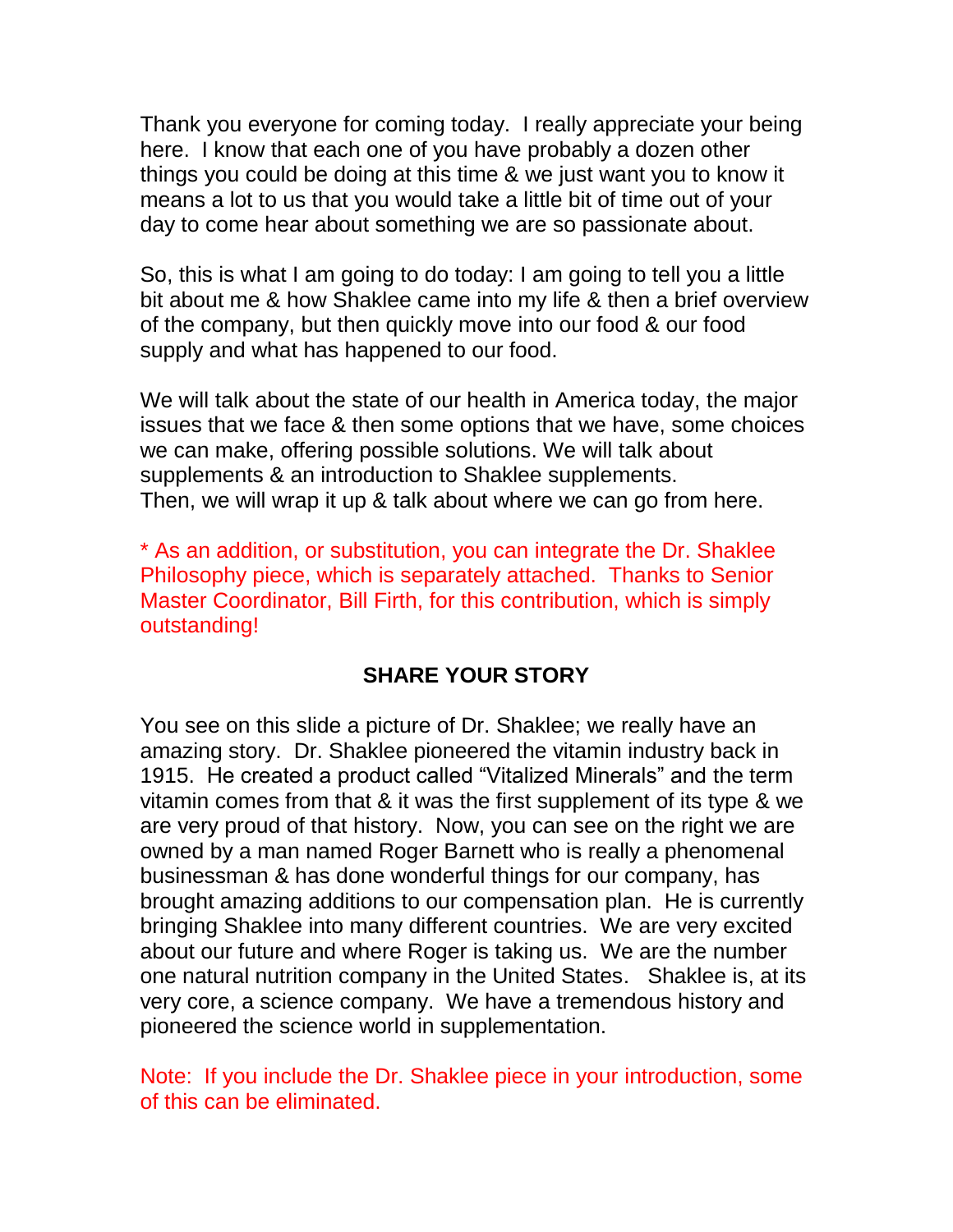## 100 YEARS AGO

Let's talk about our food 100 years ago. You can see on this page we have beautiful pictures of fresh water with healthy fish, organic fruits and vegetables, grown in rich nutrient-dense soil with all the nutrition designed to be in them. People were eating at home with home-cooked meals. Our cattle were hormone-free & our chickens could walk in fields.

#### TODAY

Let's fast forward to the world we live in today. It is a totally different picture. We have pesticides, fungicides & herbicides that are sprayed all over the fruits & vegetables we eat, so that the bugs won't eat them. Then we have foods that are genetically modified at an incredible rate with things that are still unknown about what genetic modification can do. Hormones & antibiotics are pumped into our meat products so that they are super-fat, super-fast off to market. Then, we look at our water supply and how it has impacted the fish & know there are so many health benefits in eating fish, yet there is so danger that fish contamination carries. We are dealing with a different situation & it has put us in a very unique position today with health challenges.

# WHAT ARE WE EATING

So, let's look at what we are really eating. I know this is kind of a funny page with our fat giraffe but there is a lot of truth to it. You look at the foods today that are readily available & inexpensive. "There no longer can be any doubt about the link between diet & disease". We have some very real challenges ahead of us.

### IN AMERICA, NORMAL IS NOT HEALTHY

So, in America, normal is not healthy. "Nearly 4 out of 5 people in the U.S. have some sort of disease that may not warrant medical attention". What you see here are 2 columns of very common, everyday challenges that people face. What we typically are used to dealing with we run to the store and get some over-the-counter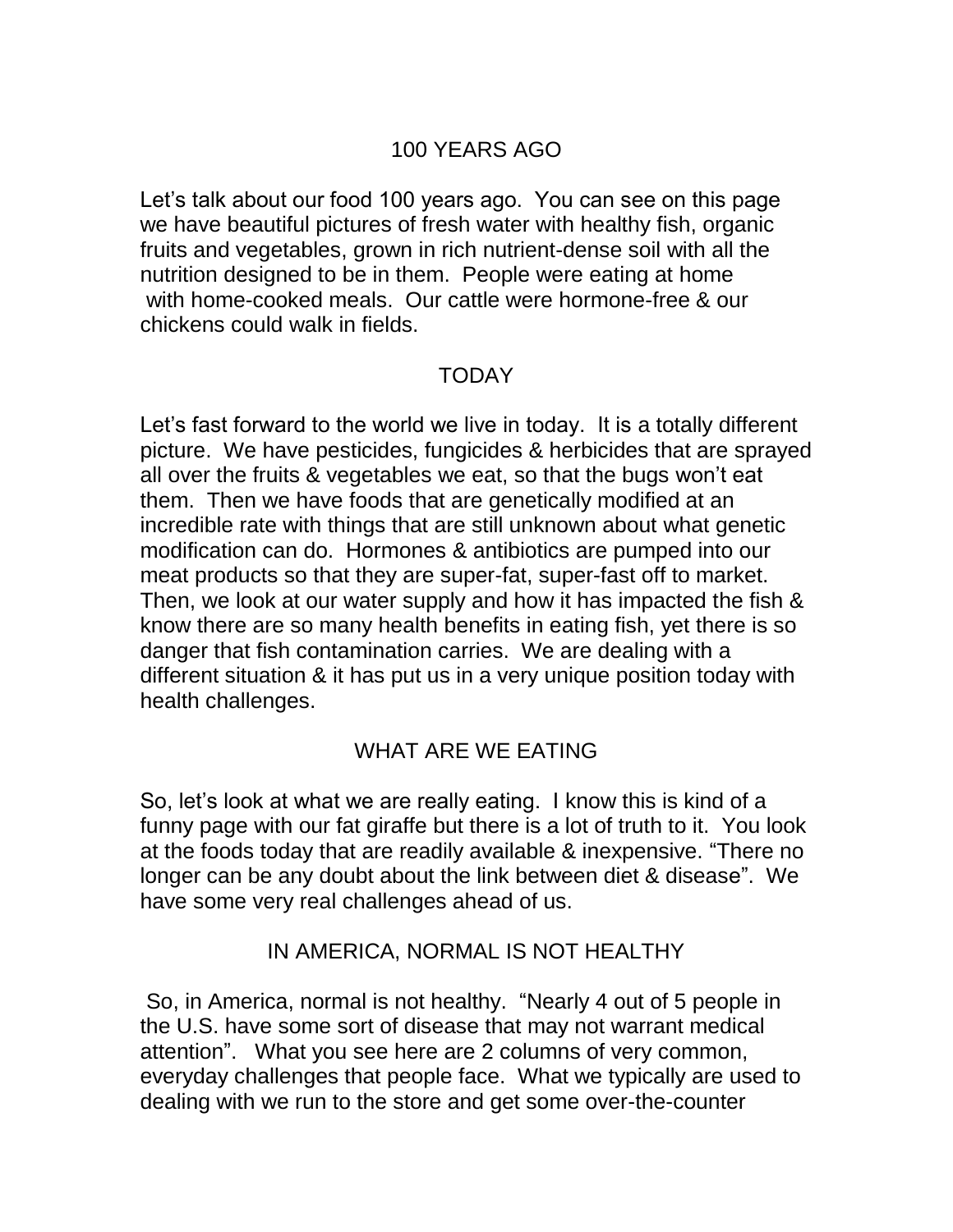medications or some remedy that is going to make these symptoms go away. We don't really stop to ask why am I really having these problems? What is going on in my body when my body is communicating to me to take a quick remedy. So, we have an interesting scenario where we are not addressing the real situation that is going on. We just try to ignore them and live with them. Disease is not caused by a shortage of medications. "We need to treat the causes and not just the symptoms". That is a large part of some of the choices that we have available to us.

### CHILDREN

Let's look at what is going on with our children. Here are a couple of the statistics. 70% have elevated cholesterol. 60% are overweight. An increase of 39% in boys & 147% in girls for childhood diabetes. Type-2 diabetes was called adult onset for many, many years & the reason it was called adult onset is because it took people to their adult years to create this disease. But, now we have Type-2 diabetes enter into the preschool population, so it is no longer an adult onset situation. It is evident in very, very young children. You can see these statistics. It is really quite staggering. If you just look at 1996, one million children with ADHD, & in 2009, 5.3 million. So, we have something serious, something to pay attention to with the status of our children's health. "This may be the first generation in history of mankind to have a shorter life span than their parents".

### SINCE 1999

Let's look at some of the increases we are dealing with…since 1999, heart disease increased by 10%, cancer by 20%, Type -2 diabetes across the board 35%. Interesting that fast food sales have increased by 2000% in that same period of time. The nutrient content of food has decreased by 38%. There is a very strong correlation of what is going on here. The % of people who eat the recommended servings of fruits & vegetables is 2%. So, you look at all the statistics & percentages & you know there is something significant going on.

Now, I want to bring you right back up to the top of this page. I want you to look at the %'s in blue. Heart disease is 80% preventable. Cancer is 60% preventable. Type-2 Diabetes is 90% preventable.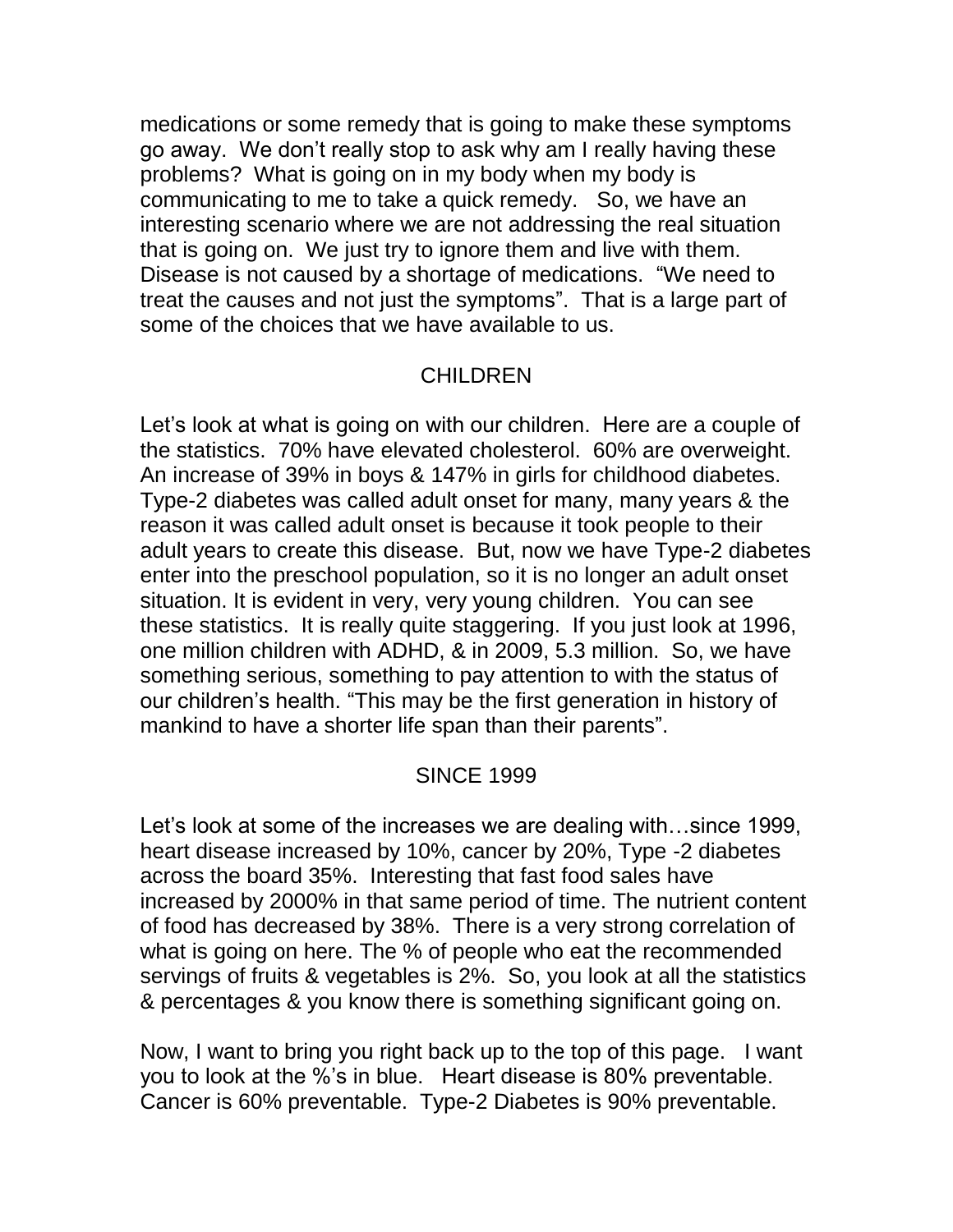We look at these increases of diseases & then we look at the window of opportunity we have with prevention. All of us need to think more about this, because so much more can be done. If you look at the bottom here, "There is only one cause of disease, malfunctioning cells. There are only two causes of malfunctioning cells: exposure to toxins and lack of nutrients". This comes from a book by Raymond Francis, "Never Be Sick Again", a very, very good book and he hits the nail on the head with what is going on in our world today and our society.

# STATISTICS DON'T LIE

Let's look at the next page: Statistics Don't Lie. This really gives us a rather staggering, but accurate, picture of what is happening with the health of America. The U.S. leads the world with more people per thousand with degenerative disease (we used to have the least). The U.S. life expectancy rank has dropped to 23<sup>rd</sup> out of 30 industrialized nations.

The cancer rate in 1950: 1 in 80; 1970: 1 in 6: Today 1 in 2. It is mind-blowing. The death rate from heart attacks in 1926: 1 in 20,883; 1940: 1 in 2,114; Today: 1 in 2. So, we have a rather alarming scenario if we look at the statistics & so that leads us to asking some questions.

# WHICH PATH ARE YOU ON?

So, which path are you on? If you take care of you, the body creates health. If you don't, the body degenerates. So, we have basically two options here. On the left-hand side we have Disease & Death & this starts with symptoms, then illness, then disability & which takes time, creates stress, leading to reliance on medical care & lots of money.

If we are in a place with Optimum Health, there is good diet & supplementation, because, as we discussed, our food is not what it used to be. We now have to fill those gaps. Exercise is absolutely a "must". We are not living in a time where we are physically moving to take care of the farm and build things. It is different now. Rest & relaxation are elusive commodities in this day & age. We are always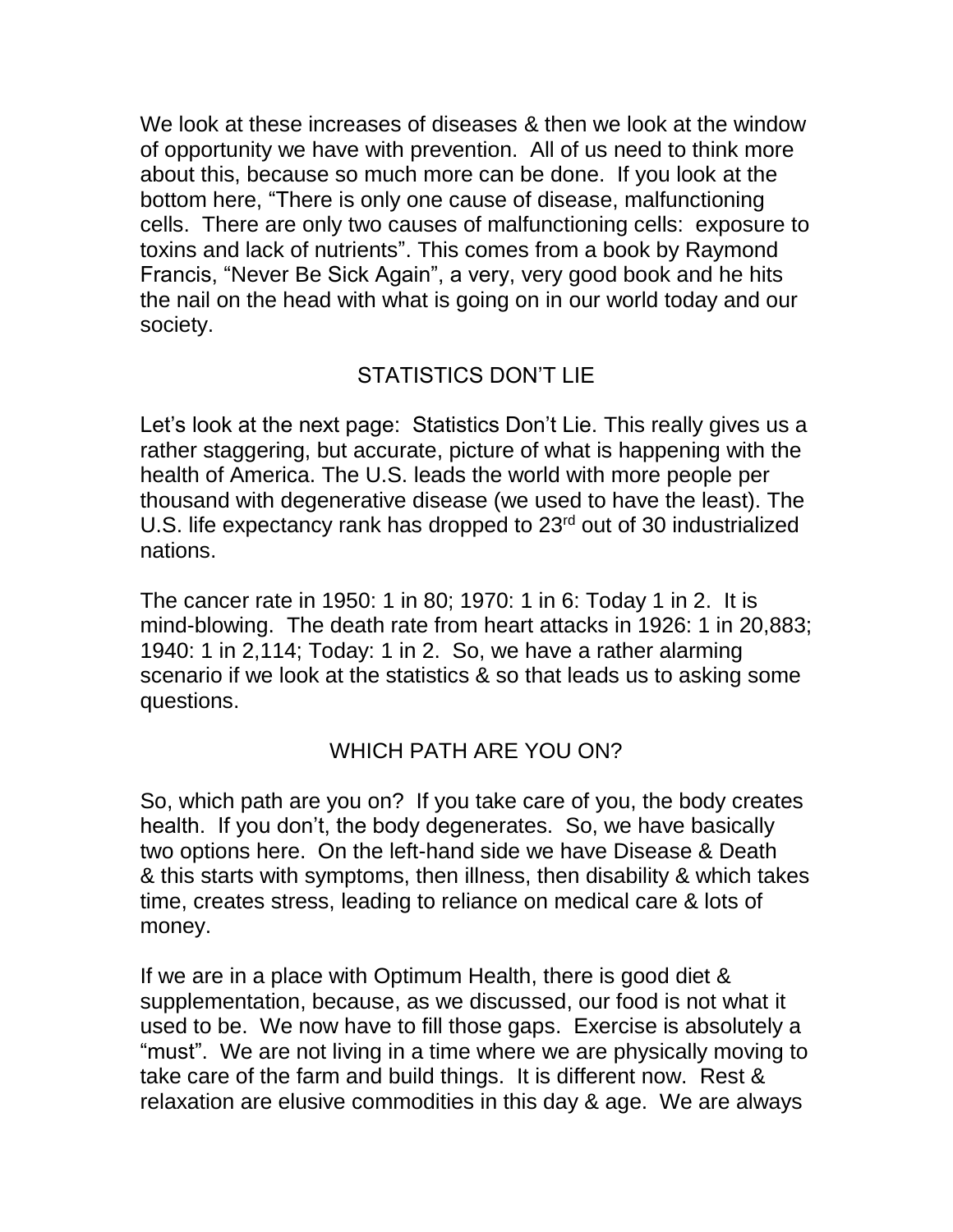stimulated & always going, going, going. The list continues with positive attitude, healthy relationships, a good spiritual life & good lifestyle choices.

Everyday, we get to make a new choice. We get to decide, where do we want to be with our health? What side of the page do we want to be on?

"For every \$ spend on nutritional supplements, we will save \$28 in health care costs". That is staggering.

# INTELLIGENT SUPPLEMENTATION

So, let's talk about supplementation, intelligent supplementation. It is really not an option. Take a look at the picture of a Time magazine issue that talked about how not to end up in a hospital bed. That it is all about prevention. **Shaklee is the original prevention company.** This is who we are & what we do. So, rebuilding our health starts with a healthy diet, exercise & smart supplementation.

# THERE ARE THREE TYPES OF SUPPLEMENTS

Let's talk about supplements because this is a big topic & there are many choices out there. There are a lot of differences with what is found on the shelf. Let's look at the most common supplement available; Synthetic Supplements. You will see it at the top & this is what you typically will get from grocery stores, discount stores, etc. You can buy tablets for only a couple dollars. You can buy a couple apples for the same price you can purchase 600 tablets of Vitamin C, for example. This is an interesting category. In the synthetic vitamin world there is really no food in these. They are completely manmade to replicate what you would get nutrient-wise from the food molecule. There are no enzymes. There are lots of side effects from short-term stimulants. There are ingredients for energy, like caffeine, a lot of dangerous coatings & fillers & additives that have no business going into our bodies. They are marketed to be good for us. One of my biggest pet peeves is artificial sweeteners that are put into everything, but also into supplements We know these sweeteners are not good for health & really something we should stay away from. If you were to go to your local waste management plant & look at the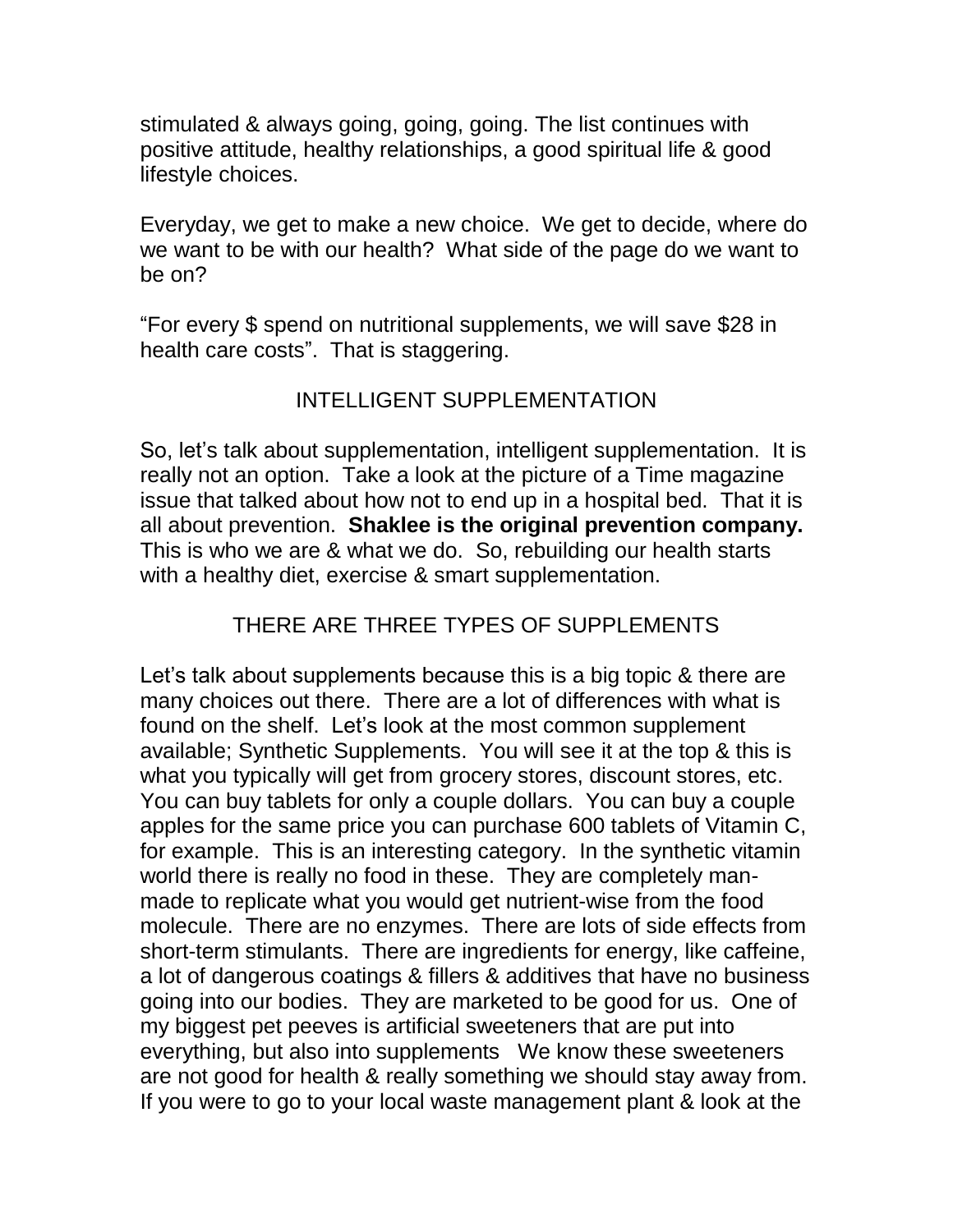sewage the number one substance floating across the surface is undigested vitamins. So, many times people feel like I got a good value because I bought the vitamins real cheap, but the question you have to ask is what are you paying for? And, if you are just giving that vitamin a little "field trip" through your body down through your intestines & out your bottom into the toilet, Is that really a good value? That is really important when deciding which vitamin you are going to take.

Now let's look at the Natural Extract. This is the type you are going to find at a health food store. This category, in lay terms, takes food & extracts the nutrients that they want to put in the supplement. This extraction uses chemicals or heat which potentially destroys the enzymes. The question is: can the body utilize these extractions? Another interesting fact is that, by law, they can label a supplement "natural" as long as it is 15% natural. So, you have an interesting combination of extracted ingredients added to vitamins made from food & they label it natural & meanwhile possibly only 15% is actually natural. There is a lot of imbalance in this category; for instance, many companies omit critical nutrients, such as biotin, which is more expensive by weight than silver. It is a very important B vitamin & many companies will either not add it or add a very small amount.

Another problem to address is artificial colors, flavors, sweeteners, binders & fillers. Bioavailability is the most important factor, so one has to question the bioavailability of such items and ask the question will a synthetic or extract enter my bloodstream & nourish the cells.

If it cannot get into your blood stream what good are you doing? That is really important. Do you want a company that provides that?

A thought to consider is that what if you could find a company that is so committed to working with raw ingredients that go beyond organic to create a supplement? What if this company paid attention to what is going on in our food supply? What if this company has more dedicated testing than any other company in the industry with regard to testing for contaminants, such as pesticides & fungicides?

So, let's look at this third category, Shaklee And, basically, they use only raw ingredients from nutrient-rich soil. There is no heat, low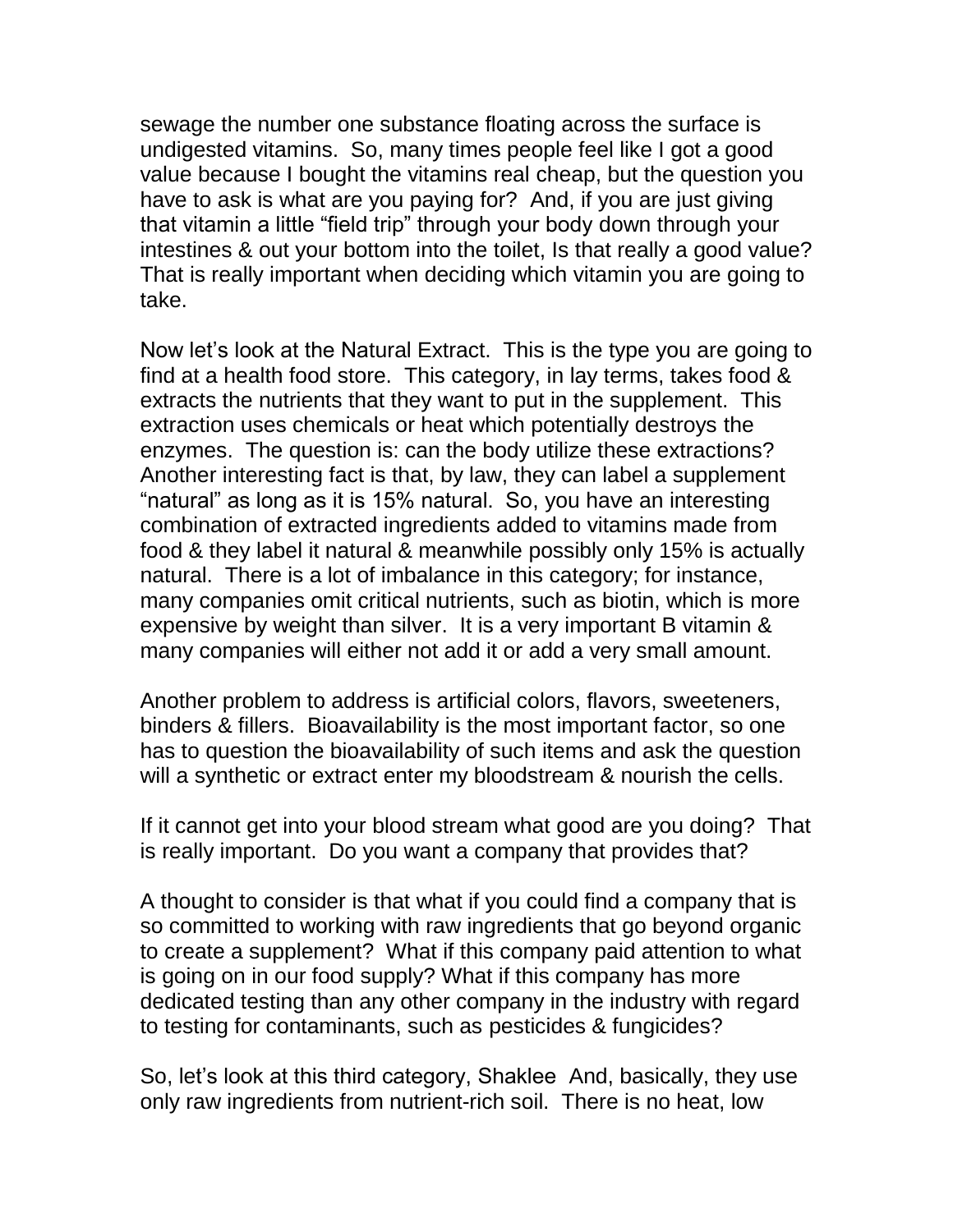pressure & it the highest quality of those raw materials. Shaklee has incredible testing to make sure that nothing is getting into the supplement that shouldn't be there. They do testing to make sure it is getting absorbed, that it is bioavailable & it is getting into the bloodstream at the right time. This is everything that goes into a supplement that gets results & the reason we are so excited about these products is we know that if you use them and try them you are going to feel the difference. Now, I am going to tell you a story. During the 1990's,Ginseng was one of Shaklee's most popular products. When Shaklee received the raw Ginseng,they ran the usual battery of tests. These showed toxic levels of fungicide on the Ginseng. Because of widespread flooding, all the Ginseng coming out of Asia had been sprayed with these fungicides. Shaklee rejected batch after batch and finally chose to quit production of their Ginseng product for over two years until they could find an untainted source even though it cost the company significant profits. In the meantime, all of the other Ginseng products that were being sold were sold with the contaminated ginseng. I think it is an important story to share. We have lots of stories like this to share in Shaklee & it shows the priorities that this company has & what is most important to them .

# WE ARE SHAKLEE PAGE

Here are pictures showing the products that we have. There is the Nutrition Line and the 180 Line, which is a fantastically designed program for weight loss. We have a Sports Nutrition Line that is not shown on this page but I would like to mention it because I think it is important. We have a great Personal Care Line that is as natural as it can get & a Healthy Home Care Line which is excellent and I will touch on briefly at the end of the presentation. So, when you choose Shaklee, you know 3 things to be true.

# THE SHAKLEE DIFFERENCE

They are always **Safe**, they always **Work** & they are always **Green**. I want to point out the most important bullets now.

**Always Safe**: We do 100,000 annual quality tests on all of our ingredients. Every new botanical ingredient gets 350 contaminant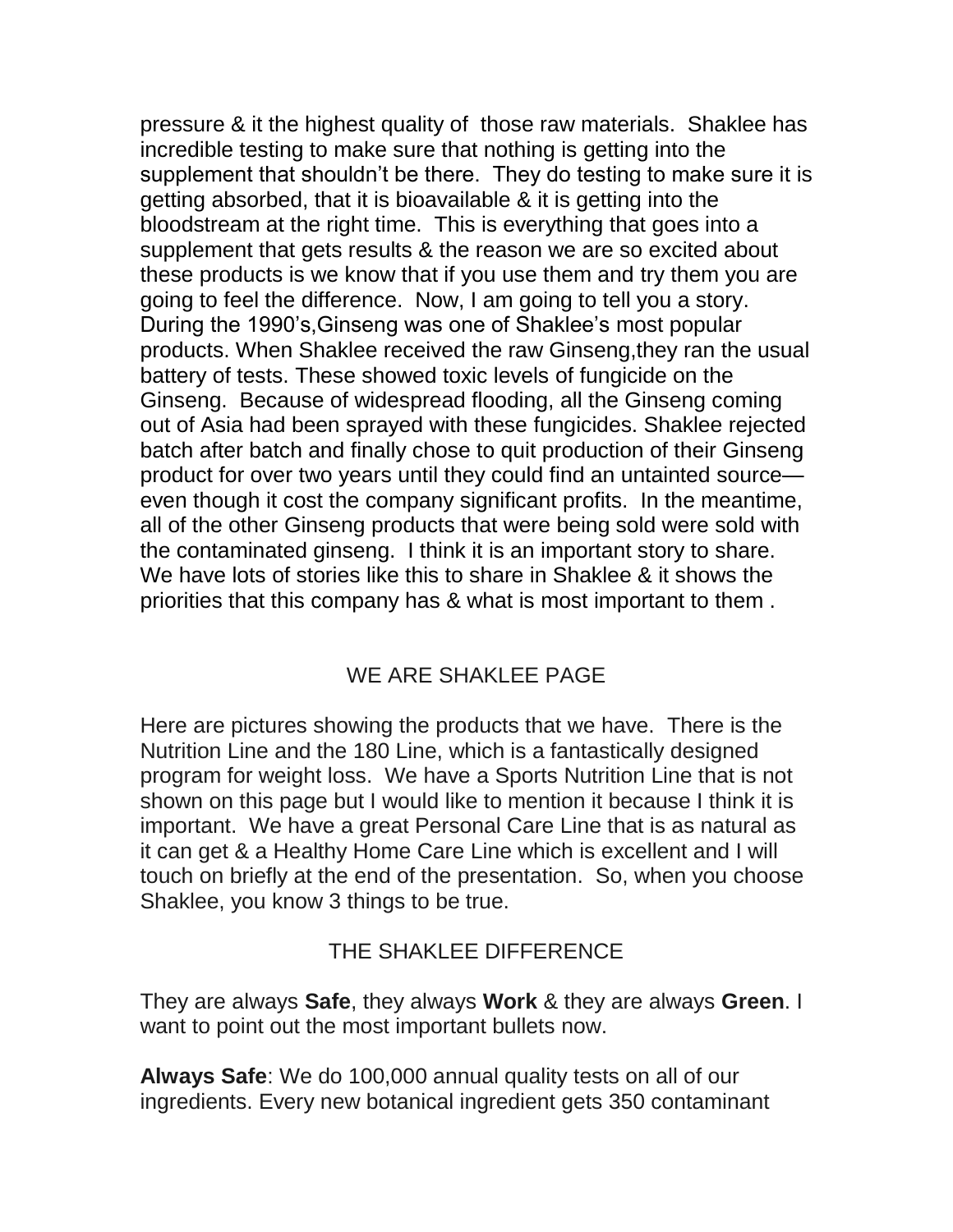tests alone. This is unheard of in the industry and absolutely sets the standard and what allows our product to be incredibly safe and guaranteed. You can see the ingredients Shaklee will not put in their products: the parabens, no dioxane, no phthalates, nor forrmaldehyde. No artificial sweeteners, flavors, or colorings. No banned substances ever! We have an amazing track record for a company that started in 1956, of never having these harmful chemicals in our products. We are proud of no animal testing. Beyond organic, state earlier, means organic raw materials have been tested for contaminants after leaving organic soil.

Always works- we have over 500 million products sold & over \$250 million invested in research and development. We have over 100 published peer-reviewed clinical studies. This is very significant because it is the best type of clinical study. They are peer-reviewed so they are third party, double-blind, placebo-controlled. They are not just clinical studies where a company buys an advertisement spot in a magazine. They are truly quality studies that have been nominated for publication and really have the very best scientific evidence proving that the product really does what it's supposed to do.

We have a great number of elite athletes that use Shaklee products. We have powered over 60 gold metals, which we are very proud of, and we have over 60 patents and patents pending.

**Always Green:** On the green side, we were the very first company and the only company to be climate neutral certified year after year, which is a big deal. Dr. Shaklee created the very first non-toxic household cleaning product in 1960. We have saved SO much in plastics and packaging waste because of our Get Clean kit. We have planted one million trees, so we have a really neat place in the world, environmentally speaking.

# 2007 LANDMARK STUDY

Now I want to talk about the landmark study that was of 2007. It was a study headed by Dr. Gladys Block, who is a leading epidemiologist in the country. She took 3 groups of people: a group who didn't use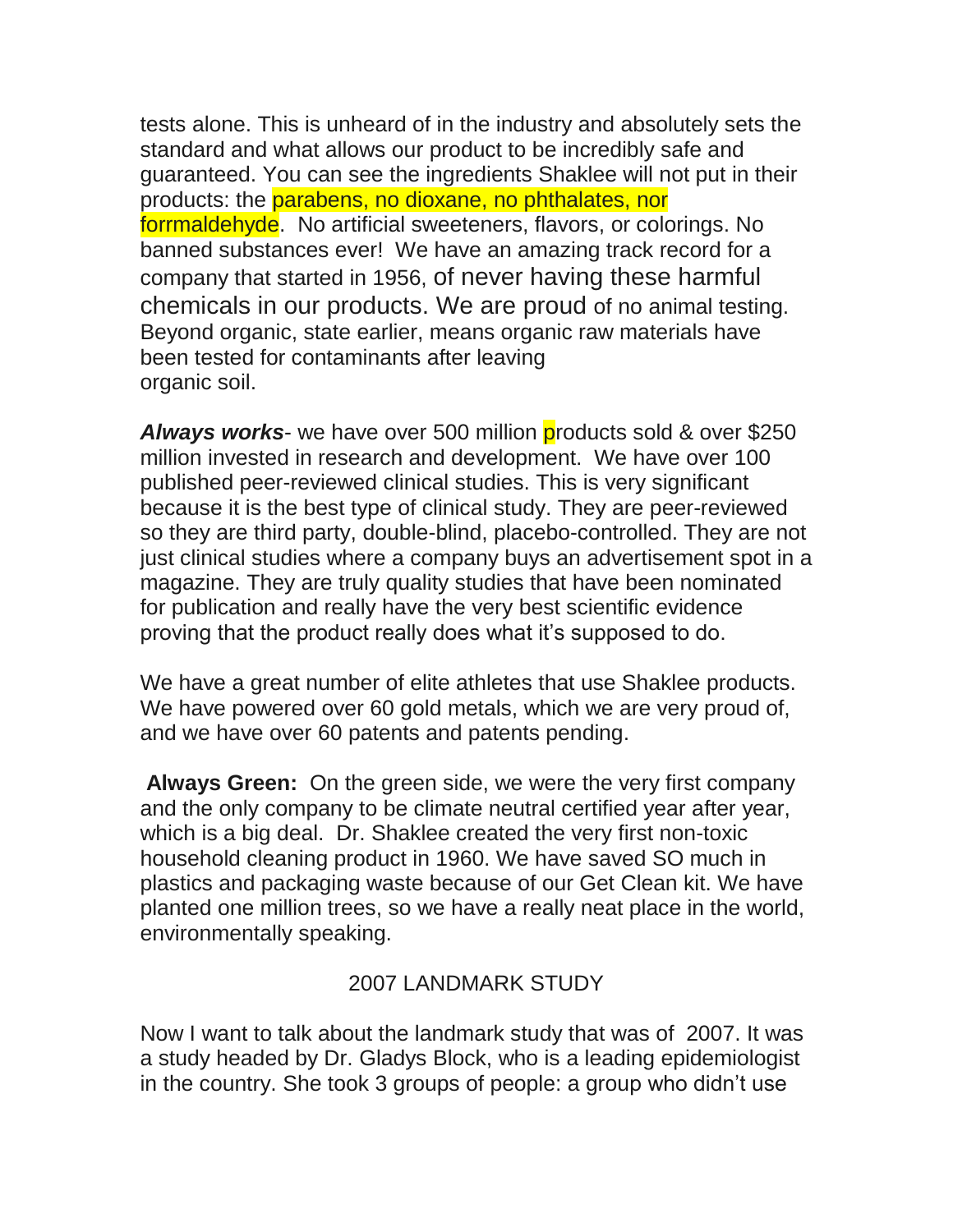supplements at all, a group taking your typical over-the-counter supplements, and a group taking Shaklee supplements for over 20 years. Dr. Block gathered a great amount of health data to compare where these people were in their health status. As you can see here on the chart, in every category where it is good to have a lower amount, the Shaklee people had a significantly lower amount: Diabetes, heart attack, congestive heart failure, stroke, C-Reactive proteins, which is a biomarker for inflammation in the body. The category where it was better to have a higher number, which is your HDL, or good cholesterol, Shaklee's levels were significantly higher. So, it was a very good study for us to be a part of and we received very information that we really had no control over. But, it was published, and we are very proud of that.

## UC BERKELEY

Now, I want to talk about this set of statistics because it's very important and it also came from the same collection of data with UC Berkley. The average American under 65 has 12.2 different prescriptions written every year. The average American over 65 has 19 different prescriptions written every year. The Shaklee users who had used Shaklee more than 20 years and whose average age was 63 had only 0.6 prescriptions written every year. This is the point, this is the message, this is the goal...to stay healthy and stay off medications so we can live our life thriving! This is the Shaklee difference!

### ALL IN ONE VITA-STRIP PAGE

Now, I am going to talk about a product called Vitalizer. This is the most complete and most well-designed daily vitamin strip there is. The data for this and the way Shaklee was able to put this together largely came from the information gathered from the Landmark study. Shaklee put together a supplement pack that incorporates all of the products the people were using in the study so we know everyone's needs. If you look down the right hand column of this picture: there is 55 years of nutritional science, based on 12 clinical studies, 12 patents and patents pending, 0 artificial colors, flavors, preservatives and sweeteners, 1000 quality tests every time a Vitalizer box is made. There are 80 different bioptimized nutrients and that means they have maximum absorption. If you look at all of these beautiful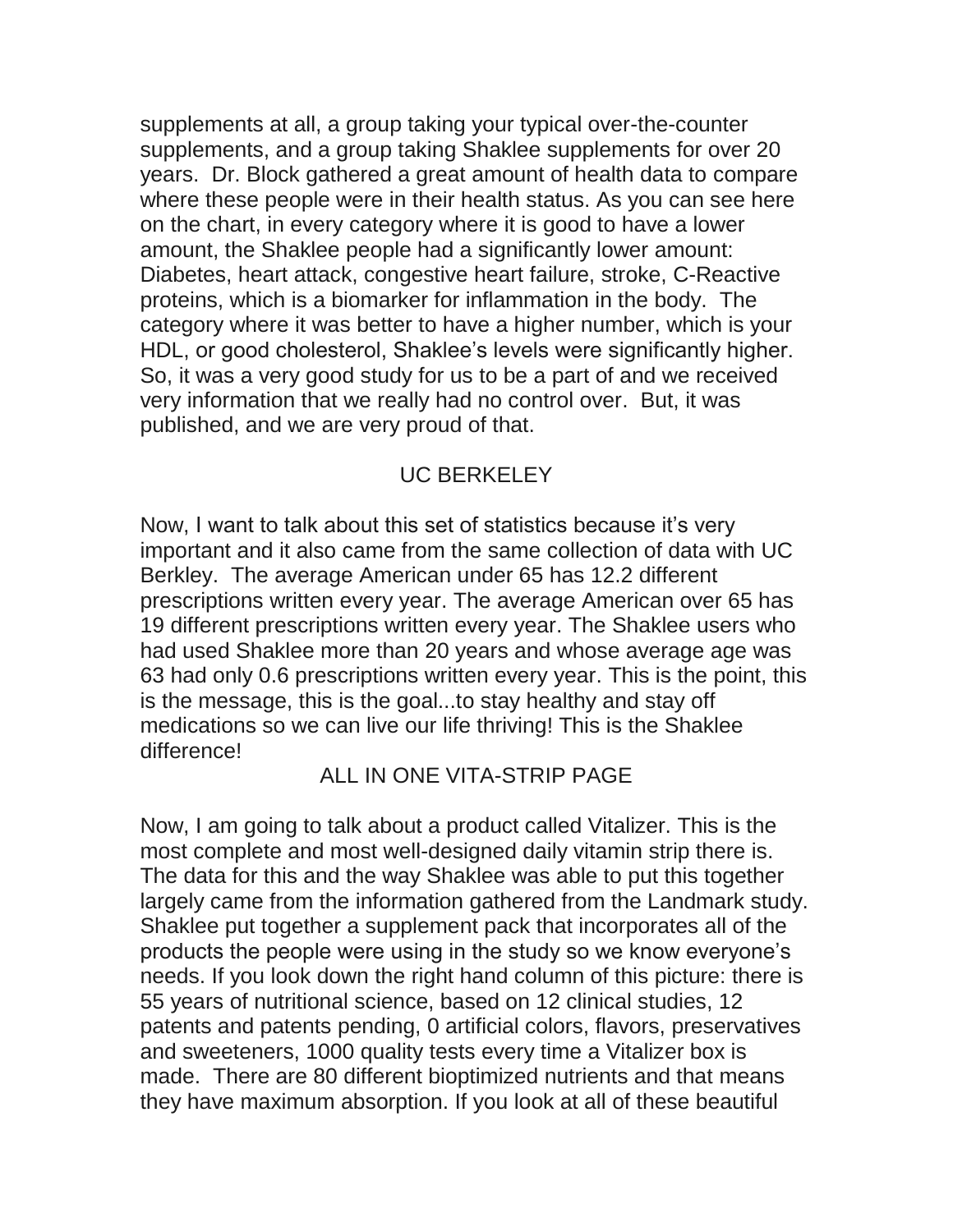foods here on the left, these are all of the foods you would need to eat and in these amounts in order to get the nutritional content you get in this Vitalizer strip.

### VITALIZER SMART DELIVERY SYSTEM PAGE

In addition to that, you will see on the next page, that the delivery systems are so sophisticated and so effective. You can see on this little chart on that right that each tablet will release and be delivered to different places along the digestive tract, which really is a phenomenal thing that's only in Shaklee Vitalizer. I want to tell you what is in the Vitalizer strip. You have 2 multivitamins, which are absolutely fundamental when you are building your health and supplementing. You have a tablet which is your Caroto-E-Omega, which contains all your carotenoids, all your vitamins E's in natural form and your omega 3 fatty acids. You will see on the left all of the benefits from this: the healthy brain, the immune function. Omega 3 fatty acids are connected to so many different things from helping us deal with depression, to better cognitive functioning, and having a healthier heart. You have your B and C Complex, which have a great sustained delivery system. B and C are one of those things your body will go through quickly when you're under stress, so you want to have a steady release. It's very important for the antioxidants, immune function and tissue repair. Vitamin B is a gift that helps with nerves, mood, and managing stress. Then you have this little pearl called Optiflora, which is Shaklee's probiotic. You've probably caught an advertisement on TV about the benefits of good bacteria, and Shaklee's is very unique. Optiflora is triple-encapsulated, so it survives the stomach acid and doesn't get killed off as it's digested. Studies have shown that probiotics off the shelf have tested with absolutely zero active bacteria, and less than 10% of probiotics with live bacteria survived stomach acid. It's really important that you have a probiotic that stays alive in the capsule and survives the digestive process, and Shaklee's Optiflora does that. What you have in this Vitalizer box is a phenomenal amount of nutrition that works together to help the body be the best it can be. You can scroll down the left hand side of the page and see the benefits. Everything you buy in the Vitalizer pack can be purchased separately, so you have some options. This is an ideal place to start because you get so much with such great delivery systems.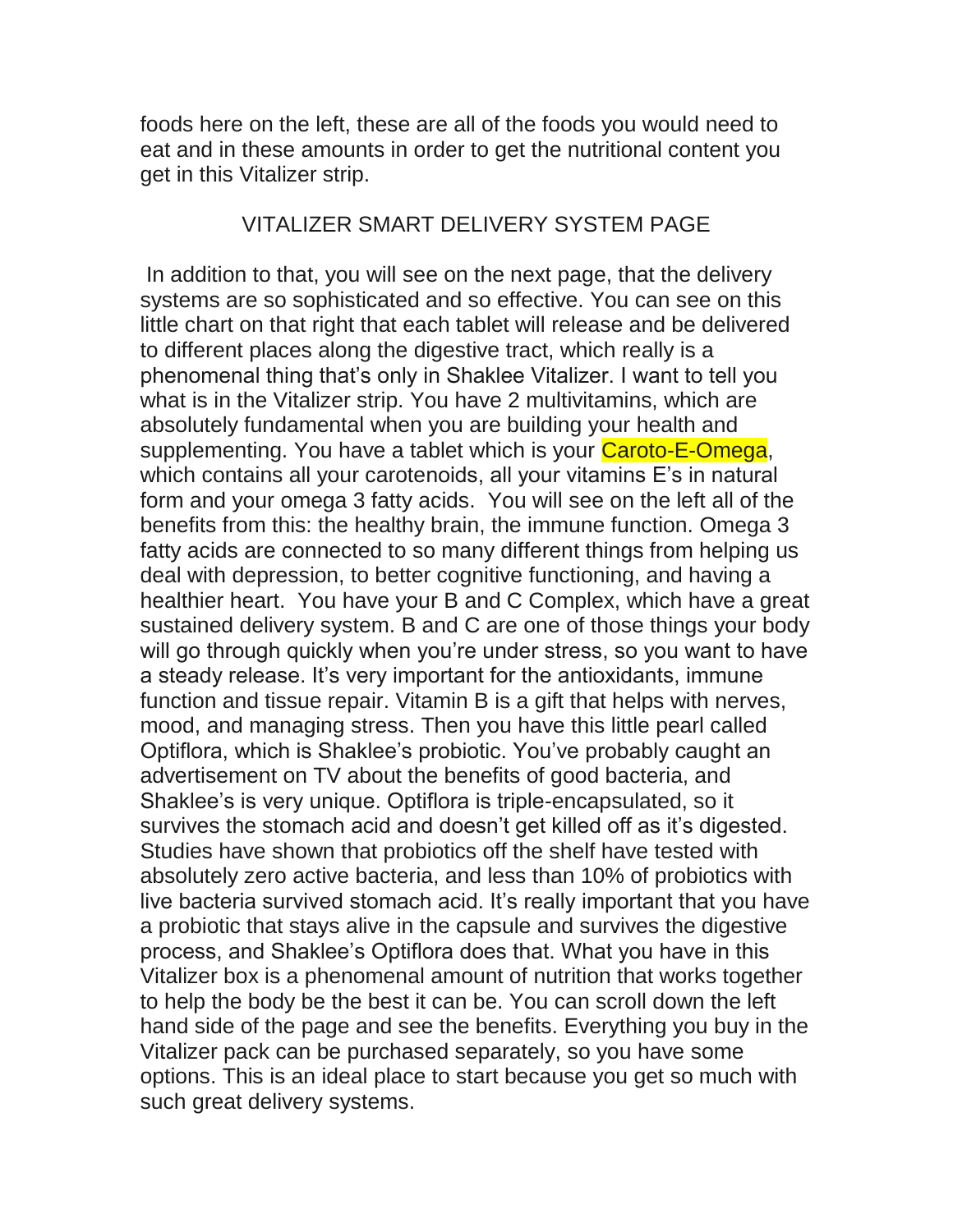#### SHAKLEE PROTEIN

Okay, lets talk about Shaklee protein. Protein is such an interesting topic and sort of a hot topic in today's world because there is so much information out there. Let's look down the right hand column & talk about the benefits of Shaklee protein and some options we have. It fights against aging, cancer and boosts energy. This is the number one thing that makes a difference when I work with people who have some energy issues because it balances blood sugar and is incredibly beneficial to each cell in the body. We find it has a major impact helping people with energy and food cravings. It builds immunity, promotes heart health, helps with cholesterol levels, breast and prostate health, regulates menopause-- powerful asset to woman at this stage in life to help regulate hormones. It builds every cell in the body that needs to be healthy in order to create another cell, and this requires the right amount of protein. It sustains energy.

You can see the daily benefits you would get from supplementing with Shaklee protein. It is biologically complete which means it has all essential 9 amino acids in the right ratio. It absorbs in 15 minutes. It's Kosher. It's the highest quality, and it's non-GMO, which is very important. There is a lot of discussion out there about soy, and we have a ton of research and good, accurate information if you would like it. Shaklee was the first company ever to make a protein isolate that was plant-based. You can see across the top the different protein shakes offered in 180, and that is a whole meal. You get all your protein in addition to good vitamins and fiber. You also have the option of a protein boost, on the right and left-hand side. One of the other things you need to know about Shaklee proteins is that they are not alcohol processed, but water-washed, which is really critical in maintaining the **isof** avones and the benefits you would get from soy.

### SHAKLEE 180

Okay, let's talk about Shaklee 180. The protein powder that we just talked about is the cornerstone of this line. This is a fantastic healthy weight management or weight loss line. The key is that there is an amino acid ingredient called Leucine, which helps maintain muscle, so as you lose weight you don't lose muscle, just fat. This answers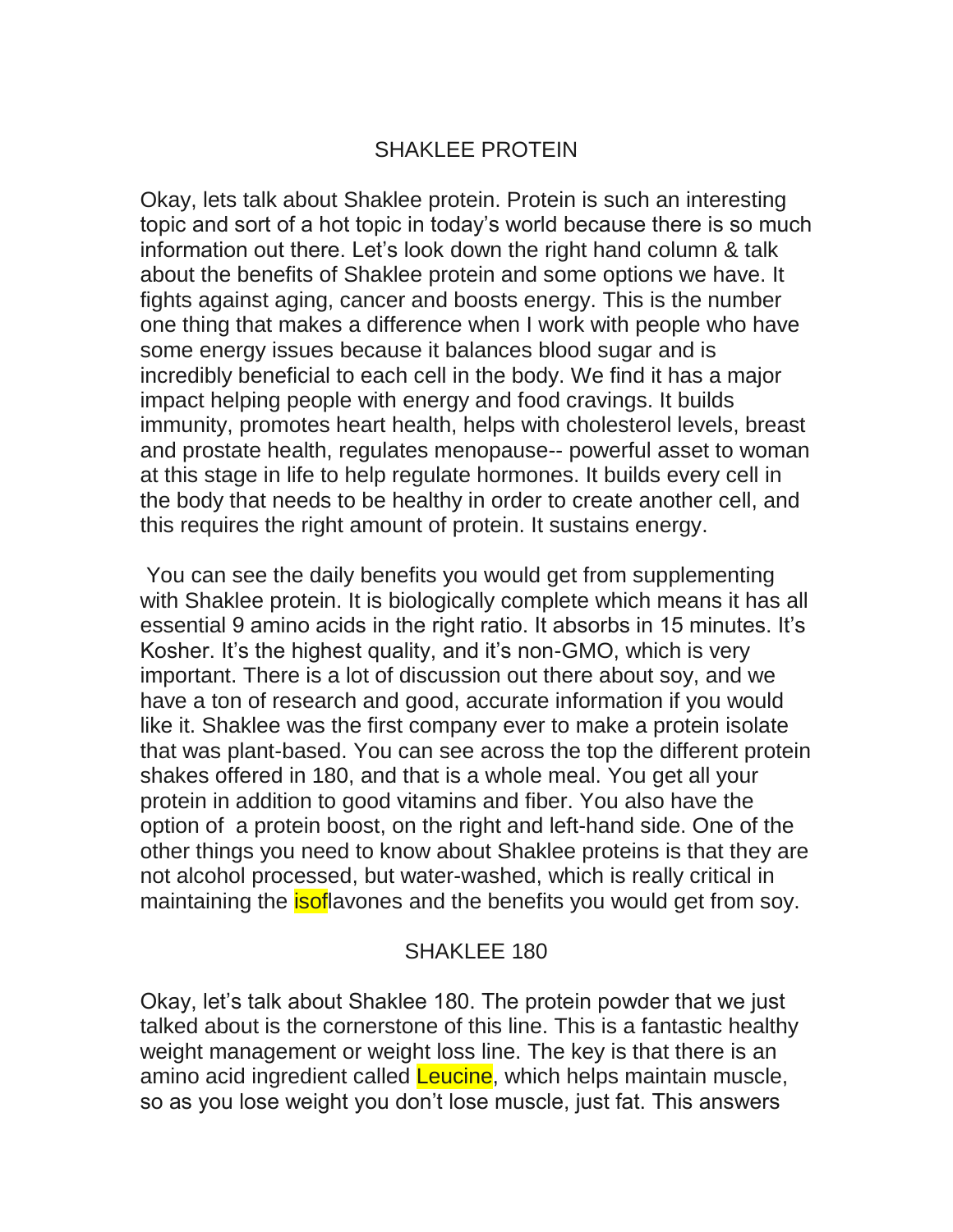the issue of metabolism. When someone is wanting to lose weight, they must keep a healthy metabolism. Note the benefits of the 180 Smoothee: 24 grams of non-GMO protein, high in fiber (Shaklee is actually considered the fiber expert in the world and we have the best source of fiber) low-glycemic (I've heard many doctors say this is the perfect food for a diabetic or a pre-diabetic because of this glycemic element). It boosts your metabolism & tastes great. When you follow the180 program you are not hungry because of the protein & fiber content in the 180 Smoothee. You are meeting all of your body's nutritional needs and don't feel panicky for food. This is a great way to get in shape, lose weight and reach your goals.

#### **NUTRIFERON**

I want to talk about a product called Nutriferon. This product was developed by Dr. Kojima, recipient of the Nobel Prize for discovering interferon, which causes our body's immune system to run at a more efficient and more effective rate. Shaklee has a lifetime patent on Nutriferon. When our body is exposed to foreign invaders, Nutriferon goes to work, targeting any & all harmful substances. There's phenomenal science behind this product, and it really improves immune function. It's a great alternative to consider when in comes to the flu shot.

#### VIVIX

Let's talk about Vivix, one of the more exciting things to happen in the nutritional world in the last decade Resveratrol is being majorly impacted by the nutritional world. Shaklee's had this product since 2008, and Shaklee sold 1 million bottles the first year. It's a really amazing scientific breakthrough. Shaklee's Vivix is 10x more powerful than resveratrol alone in slowing the key mechanism of cellular aging, meaning the things that impact the cells of our body and bring on health conditions. So, Vivix is going to come in and protect us from all of the things we would develop as our cells age and help undo some of that damage. If you look on the chart, you can see the 4 major things Vivix impacts: cell defense, cell energy, cell repair, and cell performance. Vivix goes in and helps repair damage done to the DNA. It increases the mitochondria in the cell, which is the energy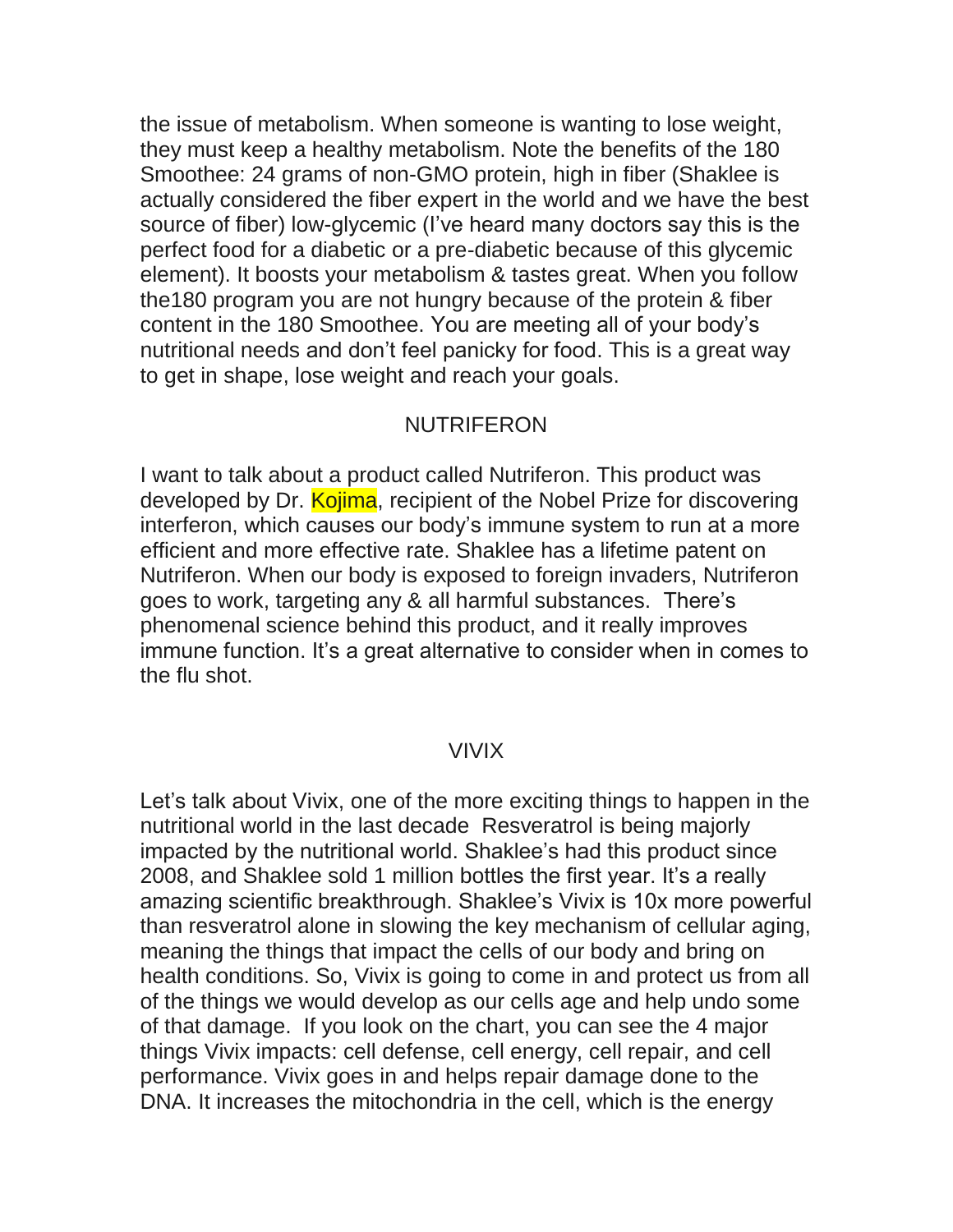storehouse of the cell. It helps get the sludge and inflammation causing things out of the cell that occur from the different things we eat or the cell is exposed to, and it overall increases cell performance. A recent study looked at 2 groups of people who ate a fairly unhealthy breakfast that would cause an inflammation response in the body (bacon, eggs, hashbrowns, etc.). One group was using Vivix, and this product was found to completely blunt and prevent the inflammation response from these unhealthy foods. Resvertrol and Vivix will help protect the body from things that cause inflammation. It has major implications with inflammation-related conditions. Now, this is not to say that we shouldn't watch what we eat, but Vivix helps protect the body when we do. The testimonies as to how this product has helped people are vast and astounding, and there is abundant supplementary information on this product.

### **SHAKLEEKIDS**

Let's look at some products for kids. We have a fantastic multivitamin called Incredivites with 23 essential nutrients. It had the optimum levels of Vitamin D before all of the massive information came out about Vitamin D and how beneficial it is. They taste good and are profound in benefitting immune support and the basic multivitamin. I love working with children with Shaklee nutrition because their bodies respond so wonderfully to the nutrition you give them. I think this is a great way to make a positive, long-lasting impact on a child's health. On the left, you see the Mighty Smart. That is the DHA chew that's fantastic for brain health. It's a fish oil that just happens to taste like an orange Star Burst. It's somewhat miraculous that Shaklee was able to do that. Kids love it, and again it's great for their brain, so this is a nice option. The organic content in this little chew is fantastic.

# GET CLEAN

Let's look at the Get Clean Line. This is our non-toxic household cleaning line. It's chemical-free, biodegradable, and incredibly beneficial for health. Many times when we work with people to help them get healthier, dealing with the chemicals in the home is the best place to start because you're taking that stress off the body that it's exposed to on a daily basis. Shaklee's Get Clean kit is incredibly concentrated. Let me just give you a few stats: This kit here from